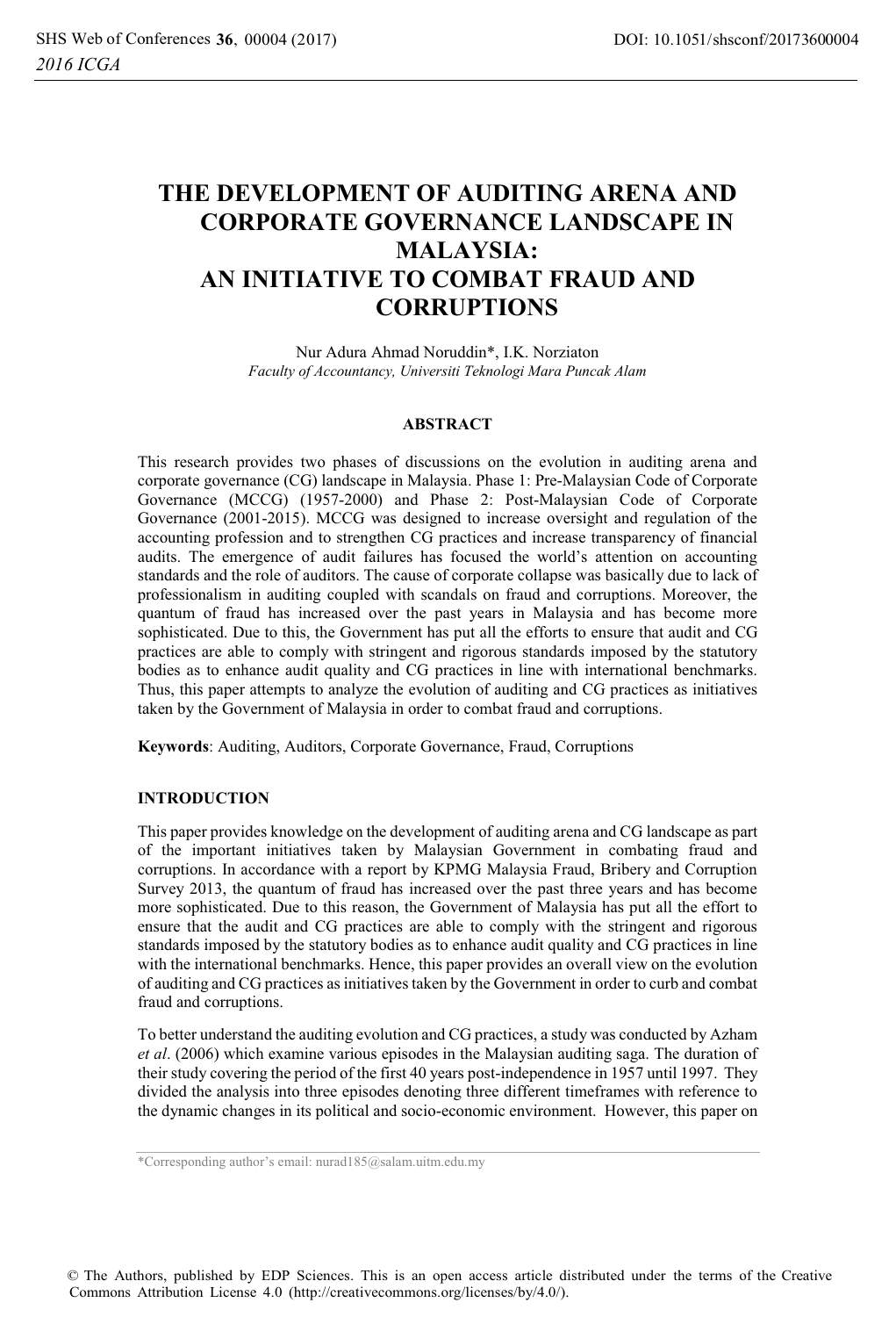the other hand, will add on to the literature by extending the timeframe starting from 1957 to 2015. It will focus on the establishment of accounting and auditing statutory bodies and any other significant changes or amendments to the regulations through these years as initiatives taken by the Government in combating frauds and corruptions in Malaysia. This paper is organized into two phases, Phase 1: Pre-Malaysian Code of Corporate Governance (MCCG) (1957-2000) and Phase 2: Post-Malaysian Code of Corporate Governance (2001-2015). Each phase will describe the important events in the development of the auditing profession and CG practices in Malaysia. Besides that, this analysis will also enable one to understand, analyse and even interpret the initiatives taken by the Government in curbing fraud and corruptions.

#### *Objectives of the paper*

- 1. To provide evidences on auditing arena and CG landscape that have changed over the years to meet the needs and expectation of the society and audit profession.
- 2. To examine the auditing arena and CG landscape experiences in order to assess their significance and to draw reasonable lessons in combating fraud and corruptions.

## **METHODOLOGY**

This paper is produced based on extensive reviews of related literatures including government reports and policy documents, academic papers and other publications. Sources of readings related to scandals and corporate collapses due to wrongdoings of board of directors, the unresolved ethics and independence of auditors and issues pertaining to fraud and corruptions were also referred to.

#### *The Development of Auditing Arena and CG Landscape in Malaysia*

The activities of the auditing profession in recent years are considered to be tremendously eventful. There have been many occasions where external auditors have failed in performing their duties to exercise independence and objectivity when reporting the results of their audit findings. In addition, issues of governance in corporations have become central to the public policy agenda. This has been reinforced by the shocking corporate scandals exhibited by renowned conglomerates such as Enron in 2001 and WorldCom in 2002 in the US. Thus, the combination of auditing and CG practices which has contributed to the uniqueness of the corporate environment in Malaysia will be discussed below.

#### *Phase 1: Pre-Malaysian Code on Corporate Governance (MCCG) (1957-2000)*

In order to impede the assessment of auditing arena and the emergence of CG in Malaysia, this

review will start off with the establishment of the accounting and auditing statutory bodies and

regulations, focusing on the post-independence development from 1957 to 1987, as shown in

Figure 1 below.

<sup>\*</sup>Corresponding author's email: nurad185@salam.uitm.edu.my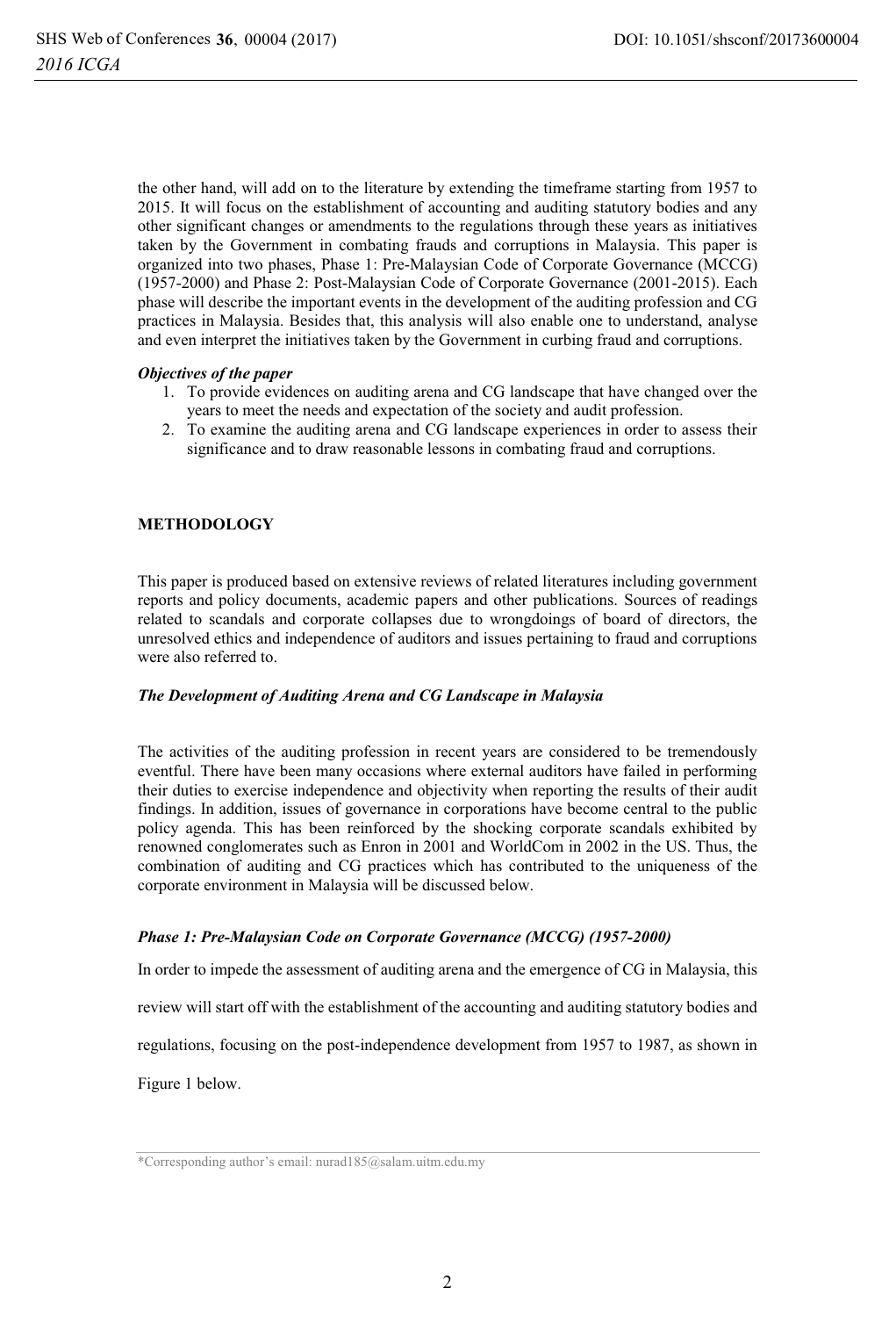

**Figure 1 Source: 1957 to 1968, 1985 & 1987 taken from Azham** *et al***., (2006) & 1977 & 1982 from current study** 

The Malaysian Association of Certified Public Accountants (MACPA) was established in 1958 with the main idea is to promote the status and development of accounting profession in Malaysia. On 23 October 1958, The Central Bank of Malaya Ordinance 1958 (CBO) (Central Bank of Malaya until the formation of Malaysia in 1963) was enacted while the Central Bank of Malaysia was established on 24 January 1959. At the same time, the Banking Ordinance, 1958, which provided for the licensing and regulation of the business of banking in the Federation of Malaya also came into force. Later in 1965, the Companies Act was established which sets out the rules and regulation on accounts and audit that need to be complied with by all companies in Malaysia. The Act specifically spells out the guidelines need to be addressed by auditors in terms of being independent and powers to perform such duties.

In 1967 the Government has approved the Accountants Act 1967 and the establishment of Malaysian Institute of Accountants (MIA) in 1968. It regulates the practice and promotes the interest of the accounting profession. At the same time, MIA's function is also to set on the qualification of members and to register qualified accountants under its membership. However, the statutory body was remained dormant for two decades due to the fact that it limits its role to only registering accountants. Failing to execute its function successfully, in 1982 MACPA has taken over the responsibility.

The Institute of Internal Auditors Malaysia (IIA) was set up in 1977. The main function of IIA is to assist management in ensuring that proper internal control systems are in place and the operation of the company are carried out efficiently, economically and effectively. The world economy was experiencing recessions in 1985 and following the recession, a substantial revision of the Companies Act 1965 was commenced which incorporates best accounting standards and practices, encouraging higher level of disclosures and accountability to minority shareholders including foreigners. The amendments of the Companies Act 1965 have given the auditors further responsibility towards financial statement audit. They are required to perform complete checking of transactions and to prepare a true and fair view of audited accounts.

<sup>\*</sup>Corresponding author's email: nurad185@salam.uitm.edu.my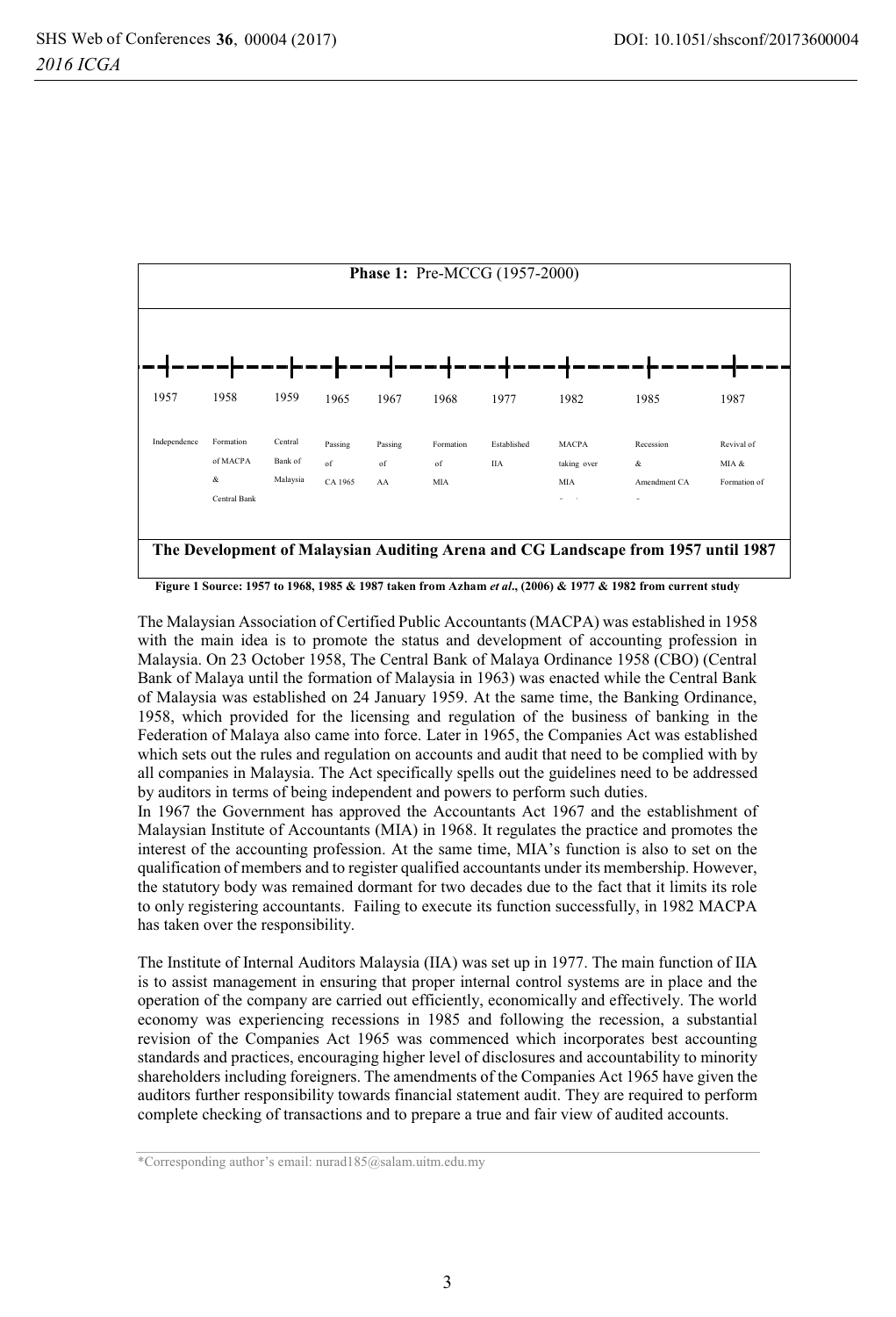

 **Figure 2 Source: 1990, 1992 & 1997 taken from Azham** *et al***., (2006) & the remaining years are from current study** 

Figure 2 of the paper still draws attention to the Pre-MCCG (2000) which covers a timeframe from 1990 to 2000, as shown above. In this particular period, the functions of external auditors are to ensure the truthfulness and trustworthiness of the financial statements of their clients. Auditors are expected to enhance the credibility of the financial statements and also to provide value added services such as reporting on irregularities, identifying business risk and advising management on the internal control environment (Boynton & Johnson, 2005). This period begins in 1990 on MIA Code of Ethics. It clearly states the primary duty of an external auditor is to prevent, detect and correcting fraud and at the same time to evaluate and report the results if they manage to recognise fraud and error that may materially affect the financial statements.

MIA under the Accountants Act 1967 was entrusted to promote and regulate the accounting profession. In doing so, the institute has proposed a schedule for determining audit fees in 1992. The intention was to harmonize the fee setting basis and to minimize disparity in fees schedule (*Akauntan Nasional,* 1993). The schedule was developed in response to numerous requests by members in view of maintaining high costs on accountants' staff and offices. They are also in the opinion that the scale has become essential to the auditing profession. The purpose of having a standard scale of fees for audit services are to prevent undercutting and thus protecting the auditing industry as well. As stated by the MIA's Public Practice Committee Chairmans 'in the past, there was no guideline whatsoever to say how much a firm should charge' (*Akauntan Nasional*, 1993). However, the audit fee schedule was only approved by MIA council to be effective beginning of April, 1993 but the schedule was ended up to be as guidelines for audit practitioners in 1994 (*Akauntan Nasional*, 1994). The issue of charging low audit fees is still an issue until now. Even though the MIA has provided guidelines for the audit pricing but it has not been properly adopted by most of the audit firms due to lack of enforcement by the regulatory authority (Lee et al., 2009). As a consequence, the auditors perceived that audit pricing in Malaysia are considered to be at the lower side in comparison with other countries in the region which are at a similar stage of development (Lee et al., 2009).

<sup>\*</sup>Corresponding author's email: nurad185@salam.uitm.edu.my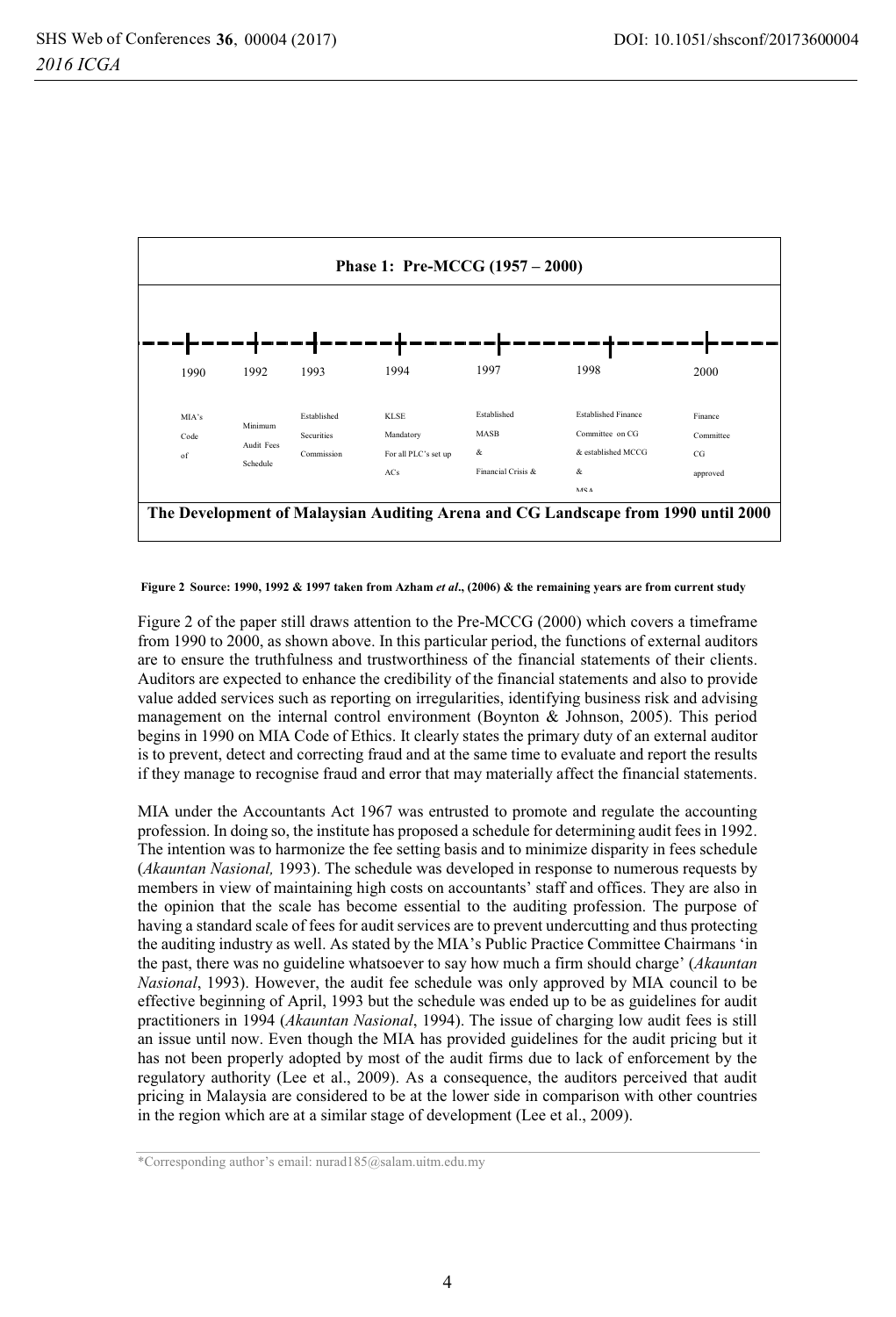The Securities Commission (SC) was established in 1993, a regulatory body for the capital market. Its main function is to regulate all matters pertaining to securities and futures market and to ensure enforcements of securities and futures laws (Khoo, 2003). SC identifies and builds up front line regulators for instance the Kuala Lumpur Stock Exchange (KLSE, now Bursa Malaysia) and self-regulatory organizations such as professional bodies which give emphasis on the auditor's responsibilities in financial statement reporting. In 1991, the MIA, in conjunction with the Malaysian Institute of Certified Public Accountants (MICPA) and the Malaysian Institute of Internal Auditors, was proposing that an audit committee to be made mandatory for companies seeking listing at the KLSE. However, later in 1994 the KLSE listing requirements has made it mandatory that every company to form an Audit Committee comprising of a majority of directors that were independent of the company's management. In 1997, Malaysia became the first Asia country to set up its own accounting standard setting body, the Malaysian Accounting Standards Board (MASB) (*Akauntan Nasional*, 2003). It carries a function of an independent standard setting body for establishing financial accounting and reporting standards in Malaysia. It was set up as to bring harmonization between national and international accounting standards. MASB has been developing standards with reference to the accounting standards issued by the International Accounting Standards Board (IASB). With regards to the convergence with International Financial Reporting Standards (IFRSs) in Malaysia, MASB has taken all necessary steps in promoting high quality and transparent financial reporting.

In making further and better provision for the prevention of corruption and for matters necessary thereto and connected therewith, the Anti-Corruption Act 1997 which formerly known as Act 575 was formed. The Anti-Corruption Agency was then established with the function to investigate and prosecute corruptions in the public and private sectors (The Commissioner of Law Revision, Malaysia, 2006). Affords have been put forward by the Government on the development of CG in Malaysia. The initiative started off with the establishment of Finance Committee on Corporate Governance in 1998 which consists of both government and industry. The recognition on CG was evidenced by the released of the MCCG by the Committee in March 2000. The codes focus on four main areas that are board of directors, director's remuneration, shareholders and accountability and auditing. In March 1998, the High Level Finance Committee on Corporate Governance established the Malaysian Institute of Corporate Governance (MICG). It is a non-profit public company limited by guarantee, with founding members consisting of the Federation of Public Listed Companies (FPLC), MIA, MICPA, Malaysian Institute of Chartered Secretaries and Administrators (MAICSA), and Malaysian Institute of Directors (MID). MICG's mandate was to raise the awareness and practice of CG in Malaysia.

Prior to 1998, Malaysia had no standardised set of approved auditing standards. In this regard, MIA has been adopting most of these standards from the International Federation of Accountants (IFAC) as the main criteria to assess the appropriateness of accounting treatment. Later in July 1998, MIA had approved standards on auditing known as Malaysian Standards on Auditing (MSA) which is strictly adhere to the International Auditing Standards (IASs). These guidelines and recommendations on auditing together with the adopted IFAC standards have form the Generally Accepted Auditing Principles (GAAP) in Malaysia. Thus, professional accountants in public practice are expected to comply with these standards in the performance of their audits under all reporting framework. Transparency International Malaysia (TI-M) was also established in 1998. As an independent, non-governmental and nonpartisan organisation committed to the fight against corruption, the mission is to eradicate corruptions and promote transparency, integrity and accountability throughout society.

<sup>\*</sup>Corresponding author's email: nurad185@salam.uitm.edu.my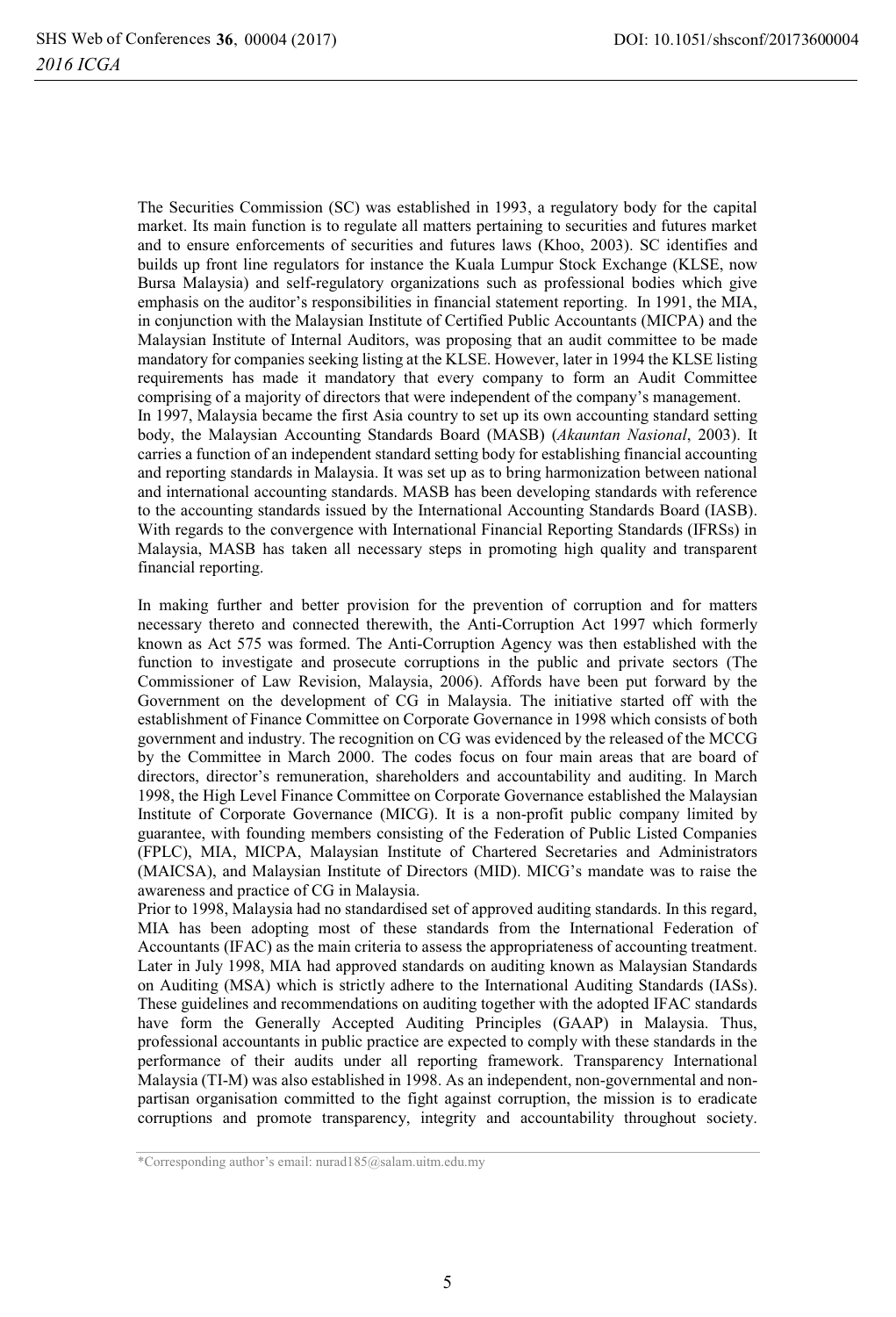Through these establishments, it is evidenced that the Government has continuously putting efforts in combating fraud and corruptions in Malaysia.

Minority Shareholder Watchdog Group (MSWG) was another Government's initiative set up in 2000 as a body that looks after the interest of minority shareholders. Act as a non-profit organization, it is intended to protect minority shareholders' right, increase awareness among them of their responsibilities, and ensure they understand their role in an organization. This was due to the fact that minority shareholders were left in the lurch when companies collapses and were often the last to know. Therefore, this shareholder activism is said to positively affecting companies in enhancing the shareholder's value (The Star, July 8, 2009).

In short, the auditing developments that took place after independence basically are more concerned with the establishment of accounting and auditing professional bodies which are mainly MIA and MACPA. Throughout these years there are also some changes made on the accounting and auditing regulations which to certain extend have some implications on the role of external auditor in carrying out their audit engagement. During this period, it can be observed that the audit function is not only focusing on preventing and detecting fraud and errors but also assessing the truth and fairness of the companies' financial statements. Later the practice of auditing in Malaysia highlighted the financial reporting framework which includes the standards, legal responsibilities, codes of conduct and reporting requirements that guide the financial statement auditor's work. It also draws the attention to the professional, regulatory and standard setting bodies that directly impact the auditing profession. This auditing arena and CG landscape are an important introduction to the complex and ever-changing environment involving the elements of fraud and corruptions in which financial statement auditing is performed.

## *Phase 2: Post-Malaysian Code of Corporate Governance (2001-2015)*

Sarbanes Oxley Act (SOX) was released in July 2002, the most comprehensive corporate reform and financial market protection as a reaction to the string of financial scandals in the U.S. It was designed with the intention to increase oversight and regulation of the accounting profession after the collapse of Enron and its auditor Arthur Andersen (Cosgrove & Niederjohn, 2008). The Act aimed to strengthen the CG and increase transparency of financial audits in the U.S. However, it does not only affecting the CG issues in the U.S. but also other Asian countries including Malaysia.

As shown in Figure 3 below, the Post-MCCG covers from years 2001 until 2015. With regards to this timeframe, the role of auditors is expected to converge. They are expected to carry out duties up to the expectations of the public, to maintain high standards of professionalism and to uphold a good reputation in auditing profession (Accountants Today, 2008).

<sup>\*</sup>Corresponding author's email: nurad185@salam.uitm.edu.my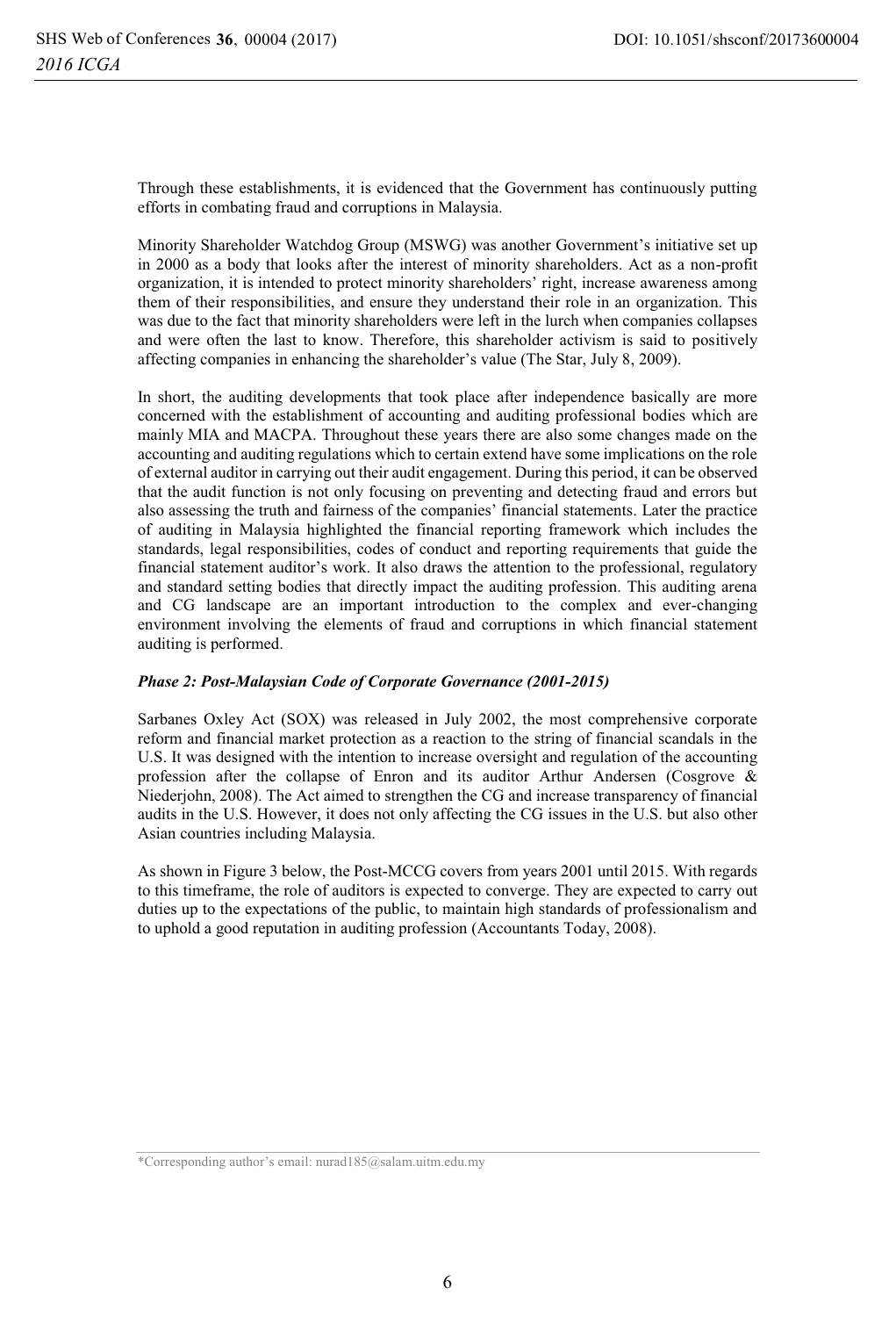

 **Figure 3 Source: All sources are from current study** 

The KLSE has revamped its Listing Requirements in year 2001, subsequent to the MCCG's suggestions on the Corporate Governance Best Practices in 2000. The main requirement amongst other requires that all listed companies to disclose a 'CG Statement' in their annual report and its level of compliance with the code. Other than that, companies are also required to disclose a 'Statement on Internal Control' which clearly states the internal control system of the company and to explain the responsibility of the Board in preparing the annual audited accounts. The new Listing requirements also emphasised on the role and composition of audit committee in the company.

In May 2002, the two accounting professional bodies agreed to establish an MIA/MACPA Joint Taskforce on Auditor Independence (MIA 2002). Given that auditor independence and competency is directly unobservable to the Malaysian investing public at the moment, a revised By-Law on Professional Independence was issued in 2004 responding to the SOX issued in the U.S. The main objective of the By-Law is to make it compulsory for all external auditors to be independent of clients for whom audit engagements are conducted (MIA 2004). Whereby, the auditors are expected to separate its non-audit functions and other advisory services since the role of auditors has always been seen as highly associated with such services to audit clients. The MIA's practice review which was introduced in 2003 applies to all member firms that conduct audits. Practice review refers to the evaluation of the work performed by the auditors and of these firms' internal quality controls (Business News, 2014). The work of a practising accountant is to be reviewed by another qualified member of the profession. In other words, the MIA Practice Review Committee is acting as a monitoring mechanism to gauge members' compliance with professional standards and to oversee the implementation of this programme. In areas where the standards are found to be lacking, the committee might give suggestions and recommendations for improvement.

With regards to audit quality, International Standards on Quality Control (ISQC) 1 was introduced in July 2006 by MIA. According to Omar *et. al* (2006), the MIA has urged all audit firms to comply with ISQC 1. Additionally, by implementing ISQC 1 it would enhance the audit quality and preparing those firms to face competitive marketplace. Once again in year

\*Corresponding author's email: nurad185@salam.uitm.edu.my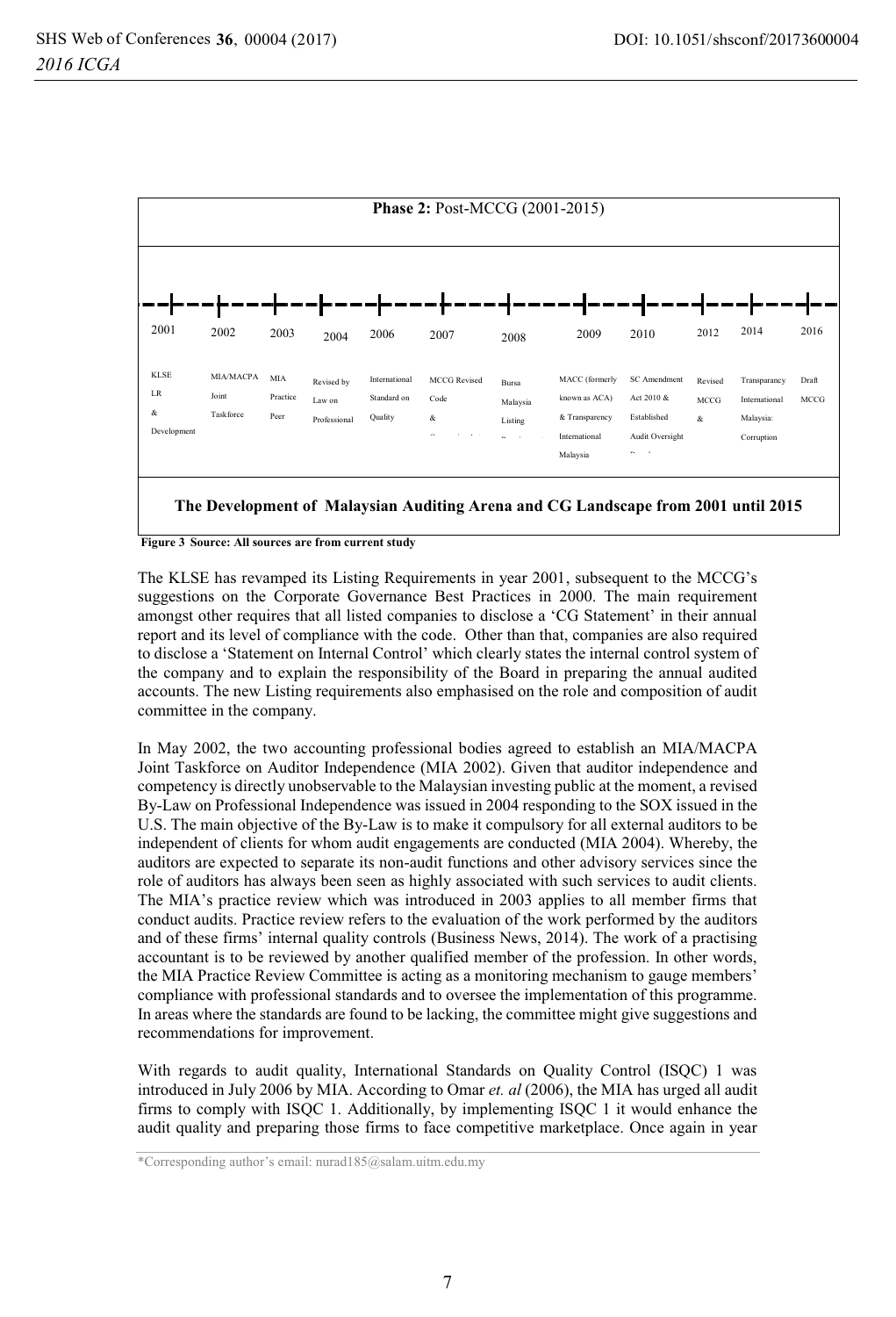2007, the Securities Commission (SC) released a revised MCCG as to further improve the Malaysia's CG framework. The Revised Code of best practices 2007 intend to intensify the roles and responsibilities of board of directors and audit committee and to ensure that they perform their responsibilities effectively (MCCG, 2007). The revised Code also requires that all public listed companies to carry out their own internal audit functions. The MCCG best practices however became mandatory under the new Bursa Malaysia Listing Requirements (BMLR) in 2008. The revised Listing Requirements was designed to increase oversight and regulation with major provisions on the role of board and audit committees within organization and, the competency of the internal audit function. Following the revision, several important amendments to the Companies Act 1965 have been made. The new provisions are in response to the role and duties of auditors as to promote better auditing practice. The amendment of the Companies Act includes new provision which relates to duty to inform upon ceasing to hold office as auditor (section 172A) and detection of fraud by auditors (section 174 and 174A).

Apart from the above amendments, the whistle blowing law in the Companies Act 1965 has been removed and embodied in the Capital Market and Services Act (CMSA) 2007 (Accountants Today, 2009). The whistle blowing provisions under Section 320 of the CMSA imposes mandatory duty upon auditors of listed corporations to report breaches of the securities law and stock exchange rules to the authority. At the same time, CMSA also contain provisions that prevent victimization of whistle blower. Therefore, the role of statutory auditors is highly controversial with more responsibilities and duties that need to be complied with in ensuring that the company's accounts are trustworthy and reliable.

Another initiative taken by the Government in combating fraud and corruption is through the formation of Malaysian Anti-Corruption Commission (MACC) Act. The Act is formerly known as Anti-Corruption Agency Act 1997 came into effect on 1 January 2009. This has led to the official establishment of MACC as an independent, transparent and professional body effectively and efficiently manage Malaysia's anti-corruption efforts. Through the formation of five panels of independent body with the function to closely and constantly monitor MACC, in order to ensure its integrity and to protect citizens' rights. The 'Check and Balance Mechanisms' consists of the Anti-Corruption Advisory Board, the Special Committee on Corruption, the Complaints Committee, the Operations Review Panel, and the Corruption Consultation and Prevention Panel. The recent passage of the Securities Commission Amendment Act 2010 in Parliament has made the Audit Oversight Board (AOB) is now a reality. AOB in Malaysia was established as to create a new governance structure that will enhance quality of audit services by auditors (Ismail and Mustapha 2015). This is seen as a direct response to the serious irregularities in financial reporting in Malaysia. Therefore, the AOB is said to provide an independent oversight and regulation to external auditors of public listed companies in Malaysia. The board also has the power to reprimand auditors that had done wrong including issuing penalty and deregistering them from the audit practice (Ismail and Mustapha 2015). The Transparency International Malaysian (TI-M) was also introduced in 2009. It is an independent, non-governmental and non-partisan organization committed to the fight against corruption. The Government has commission in the Prime Minister Department, and a consultant, Ethos and Company to engage TI-M in a series of discussions on ways to curb corruptions. By these establishments as mentioned above, it can be seen the Government has taken great initiatives in curbing and combating fraud and corruptions in Malaysia.

On 6 May 2010, the Parliament of Malaysia has passed the Whistleblower Protection Act, which came into force on December 2010. Whistleblowers will be protected under the Act for

<sup>\*</sup>Corresponding author's email: nurad185@salam.uitm.edu.my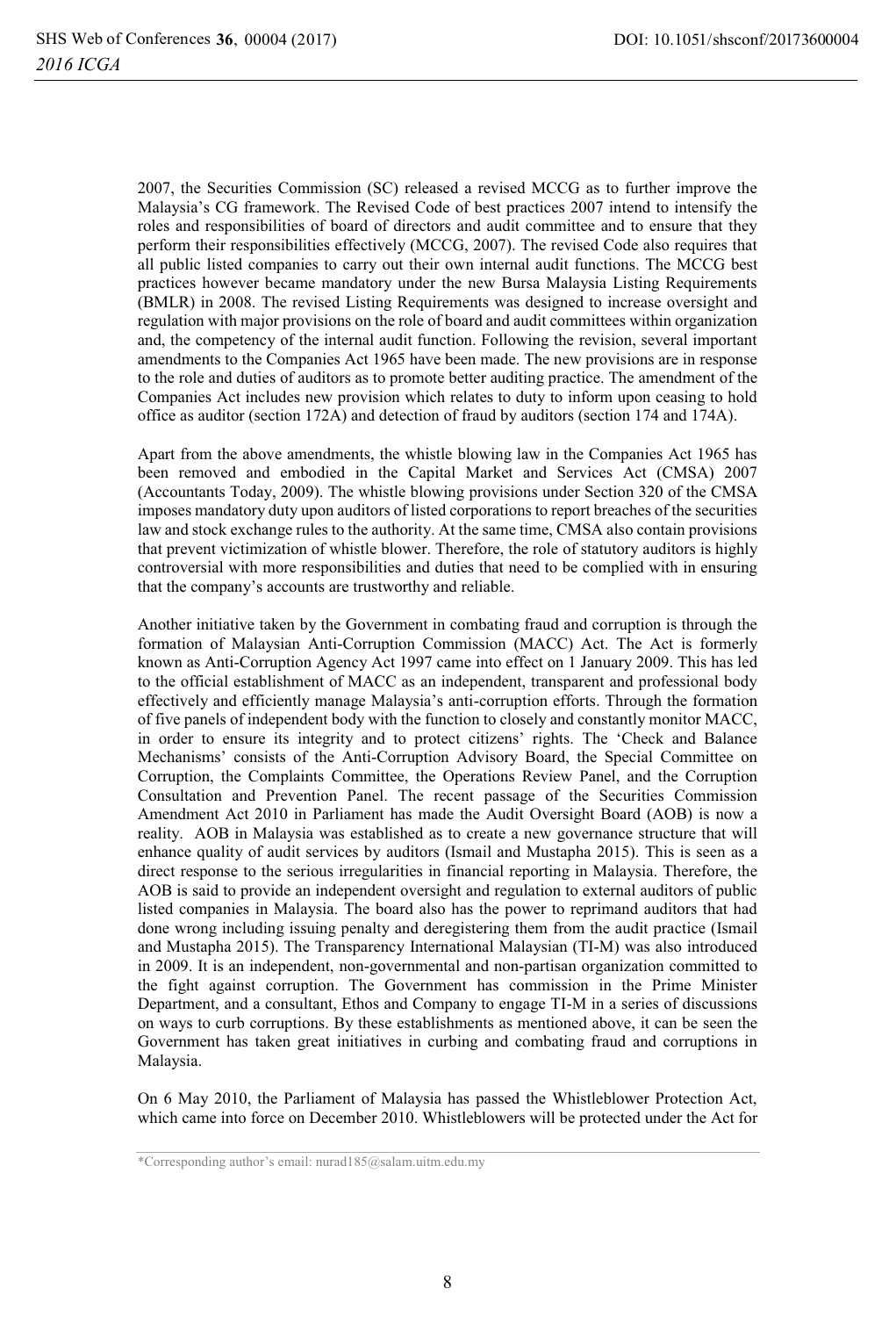the report lodged relating to disclosure of improper conducts to any seven of the top government agencies including MACC, the Royal Malaysian Police, Royal Malaysian Customs, Road Transport Department of Malaysia, Immigration Department of Malaysia, Securities Commission of Malaysia and CCM. The Act empowers enforcement agencies to investigate into complaints of detrimental action and allows the court to order damages, compensation, injunction any order remedies against the party who makes the detrimental action. Year 2012 marks another milestone in CG landscape when the MCCG 2012 superseded the MCCG 2007. With the revision of the MCCG in 2012, the BMLR was further revised in November 2012. Although the requirement on audit committee characteristics and internal audit function attributes were not raised, there are now additional requirements on CG such as the establishment of nomination committee (Norziaton 2013).

In 2014, the Transparency International Malaysia (TI-M) which was established in 1998 has launched the results of the Corruption Perception Index (CPI) as well as the Malaysian Corruption Barometer (MCB). Datuk Akhbar Satar, the President of TI-M mentioned that the score and ranking of Malaysia between 2011- 2012 have improved (The Edge Financial Daily, 2014). The CPI ranks countries based on the perceived level of corruptions in the public sector. The score of 0 is for "highly corrupt" and the score of 100 is for "very clean". Those scores can be considered as a positive feedback from experts and laymen on the Government's initiatives in combating fraud and corruptions in those years. The annual report of TI-M 2009 also reported after the launch of 2009 Corruption Perception Index (CPI), Malaysia showed a drastic drop of 5.1 to 4.5 and the country ranking from 47 to 56. On the other hand, the 2014 MCB results reported a decrease in the perceived levels of corruption in Malaysia compared to 2013, along with a decline in the belief that corruption in the public sector in Malaysia is a problem. The perception that Malaysia's government is run by a few big interests looking out for themselves also rated better in 2014 compared to 2013. The reported results by TI-M explained that the initiatives taken by the Government to curb and combat frauds and corruption have contributed to positive outcomes in controlling the level of fraud and corruption in Malaysia.

To end the evolution of auditing arena and CG landscape in Malaysia, this study reveals that in 2016, the SC has issued a Proposed Draft of MCCG. As a key document in Malaysia's corporate governance framework the Code has contributed significantly in improving the corporate governance standards of Malaysian listed companies. As mentioned in the earlier section, the Code has been reviewed and revised twice in 2007 and again in 2012. The effort to consistently revise the Code is seen as part of the serious initiatives undertaken by the Government in combating frauds and corruptions in Malaysia.

## **CONCLUSIONS**

This paper relates to the development of auditing arena and CG landscape in Malaysia which covers a timeframe starting from post-independence in 1957 until 2015. Several key developments have occurred as to guide the auditors in carrying out audit practice more diligently and to enhance the integrity of financial statement audit. Over the years, stringent rules and regulations were imposed by the Government which needs to be conforming by the statutory auditors especially after the release of MCCG 2000. Hence, extra audit procedures are to be undertaken in performing the audit assignment. Based on the discussions on the two phases above, this paper has demonstrated auditing arena and CG landscape in Malaysia that has evolved over the years starting from an establishment of professional bodies and regulations until the divergence of the auditing profession. Hence, the changes that took place

<sup>\*</sup>Corresponding author's email: nurad185@salam.uitm.edu.my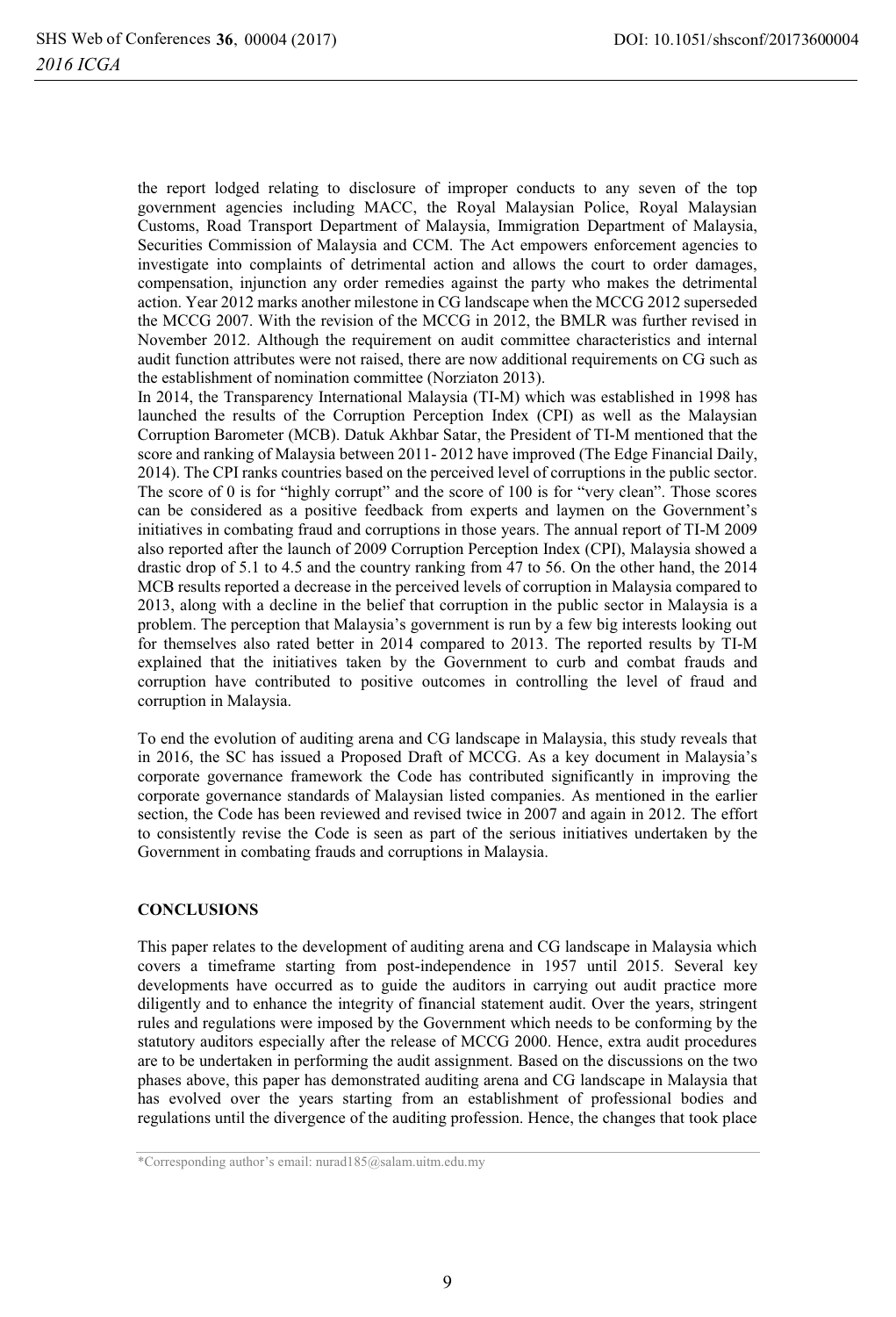over these periods clearly state that considerable resource have been channeled to the evolution of the auditing arena and CG landscape in Malaysia. The Government's continuous initiative in curbing and combating fraud and corruptions can be seem as great efforts in making sure of fraud and corruptions in Malaysia are under good control. According to the Auditor General, Tan Sri Ambrin Buang the number of fraud cases, forgery and corruption in corporate Malaysia are under control as the government introduces new measures and policies to mitigate the risks (Business Times, 26 July, 2010). It is hoped that Malaysia Government will consistently able to manage fraud and corruptions through the revision of existing procedures and several other new mechanisms which may be introduced in the future.

## **REFERENCES:**

Accountants Today, (2008). Enhancing Audit Quality: Impact of the Audit Oversight Board.

- Accountants Today, (2009). Auditors and the Whistleblowing Law from http://www.mia.org.my/at/at/2009/04/04.pdf
- *Akauntan Nasional*, (1993). MIA Sets Standard Audit Fees
- *Akauntan Nasional*, (April 1994). Submission by the Council of the Malaysian Institute of Accountants on Guidelines for Minimum Audit Fees - An Overview
- *Akauntan Nasional* (March 2003). Striving For Quality Financial Reporting
- Azham A., Roszaini H., Mohammad H. (2006). Episodes in the Malaysian Auditing Saga, Managerial Auditing Journal, Volume 21, Issue 7, 684-701
- Boynton W.C., Johnson R.N. (2005). Modern Auditing: Assurance Services and Integrity of Financial Reporting, 8th Edition, Wiley.
- Business News (29 March 2014). Auditing The Auditors
- Business Times, (26 July, 2010). Corporate Fraud, Graft 'Under Control'*.*
- Cosgrove, S. B., and Niederjohn, M. S. (2008). The effects of the Sarbanes-Oxley Act of 2002 on audit fees. *Journal of Business Strategies, 25*(1), 31.

http://transparency.org.my/

http://www.mia.org.my/handbook/guide/masa/AI600.htm

- Ismail H., Mustapha M. (2015). Auditing the Auditors: The Audit Oversight Board and Regulating Audit Quality in Malaysia, Journal of Modern Accounting and Auditing, March 2015, Vol. 11, No. 3, 138-142
- Khoo B. Y. (2003). Review of Corporate Governance in Asia: Corporate Governance in Malaysia, http://adbi.org/file/2003.11.10.corporate.governance.malaysia.pdf

<sup>\*</sup>Corresponding author's email: nurad185@salam.uitm.edu.my